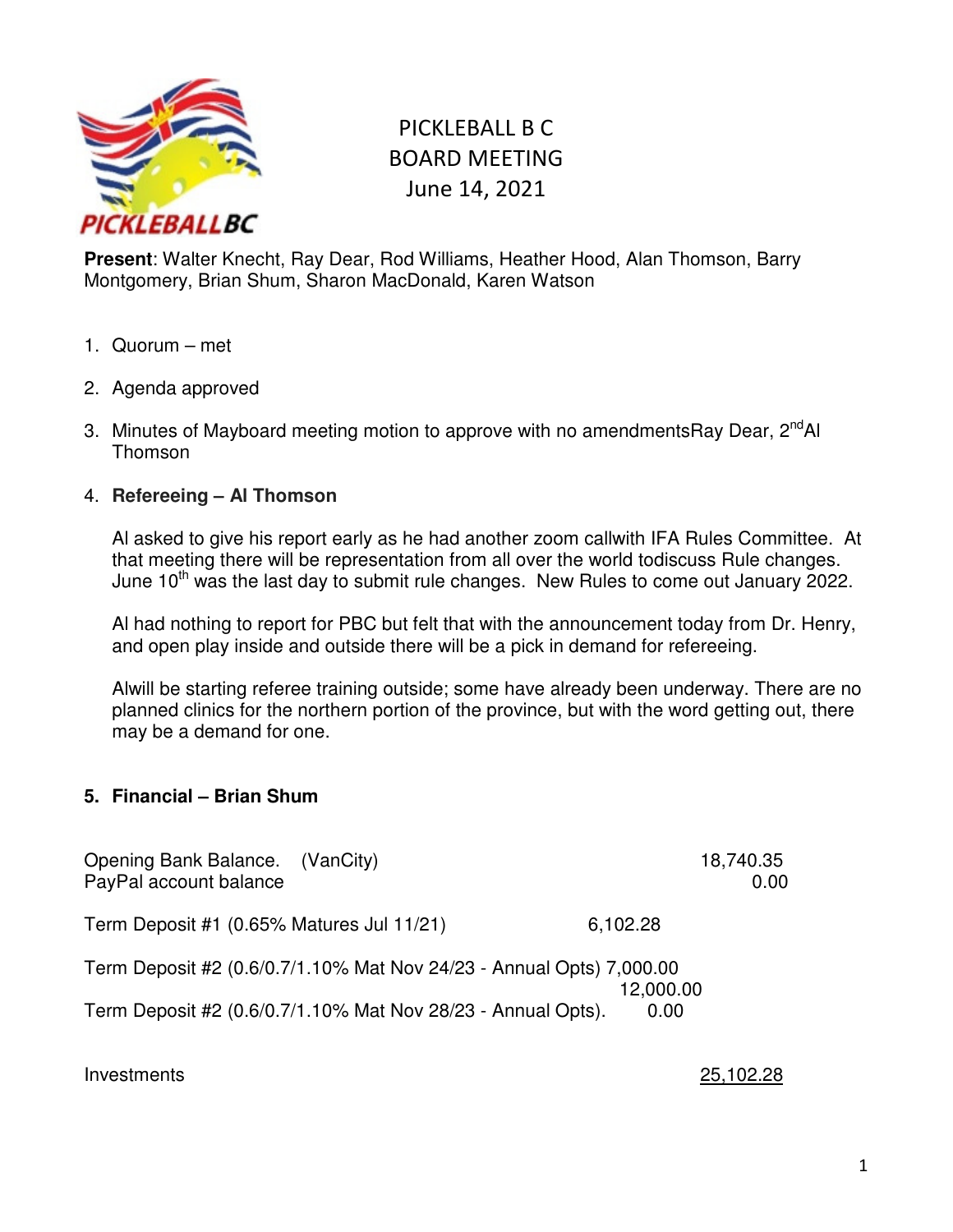| <b>Total CashAvailable</b>                                                                                                                                                      | 43,842.63                  |
|---------------------------------------------------------------------------------------------------------------------------------------------------------------------------------|----------------------------|
| <b>Expenses</b> (Est):                                                                                                                                                          |                            |
| Walter (MailChimp) May & Jun (2x115)<br>Website Ad Expense (Ken)<br>PCO (Membership Remittance) 1009.<br>\$5<br>$3,100.0$ $(2,260.00)$<br>PCO (Membership Recovery) 0<br>840.00 | 230.00<br>0.00<br>5,045.00 |
| <b>Misc</b><br><b>Total Expenses Accrued</b>                                                                                                                                    | 500.00<br>3,515.00         |
| <b>Ending Bank Balance - Estimated</b>                                                                                                                                          | 40,327.63                  |

Received approval today from the BC Registry accepting the name **Pickleball BC Association** which was our number one choice. The next step in the process is to gain approval from the BC Office of Protocol strictly because our proposed name change contains "BC." This process requires 7-10 business days from the date of submission to which I have done today. The final step would then be to apply to have our reserved name change activated.

Question as to whether we need membership approval for the name change. When the bylaw changes come into effect the name change will be included. PBC board gave approval for name change.

# **6. Membership – Rod Williams**

There are 43 BC clubs launched and collecting dues through PCNS, an increase of 4 from last month. Summerland, Bulkley Valley, Mayne Island and Oceanside Mixed Picklers from Qualicum (a brand-new club – they approached the PCO exec on a Saturday and were up and running and accepting memberships by the following Wednesday). One Club, Fuller Lake out of Chemainus has disbanded and they will be returning collected local dues to their members. They could not find someone to run the club once their President and Driving Force (Rand Granbois) had health issues.

The following 6 clubs still are not accessing the system either because they have not begun administrative duties or have not yet signed a MoU.

Get Stoked Pickleball Revelstoke Peace Country Pickleball Association Peach City Pickleball - winter season club Port Hardy Pickleball – initial contact (I think I scared them off) Saturna Pickleball Association – likely disbanding until next season Vanderhoof Pickleball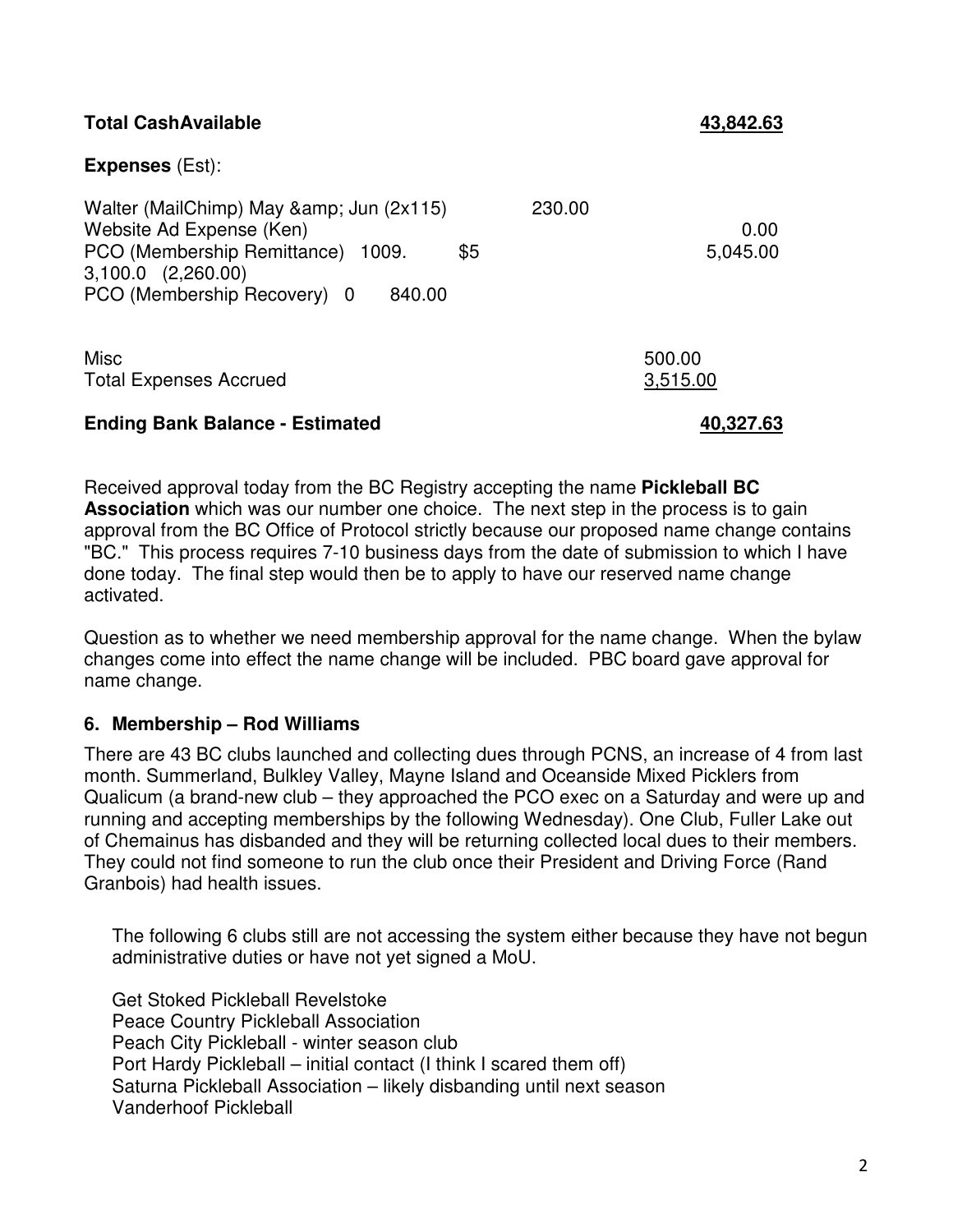3 clubs are in progress-

Desert Pickleball Club (Osoyoos) - MoU in hand, still waiting on Club Setup in PCNS Vernon Pickleball Association - MOU in Hand, contacted just this week with next stepsShuswap Lake Estates Pickleball – reviewing the setup documentation and will be operational soon.

1909 Memberships processed through the PCNS in March 861 Memberships processed in April. 508 Memberships processed in May 287 so far in June.

As of last National Report on May 26<sup>th</sup>, BC had accounted for \$68K of \$131K processed through the PCNS. Alberta and Ontario are now integrating their members into the PCNS. Last to arrive will be Quebec.

System improvements in the PCNS ongoing. Not that quickly mind you. Needed improvements were held off for a couple of reasons.

-The My Events module for activities such as RR or Ladder events was deemed unnecessary in the rest of the country as nobody outside of BC was playing any pickleball until lately. My whining is not making it happen any quicker.

-With the integration of AB and ON in the system, the developer is tied up with keeping his head above water regarding those provinces.

Membership:

As of June  $7<sup>th</sup>$ , there are 6212 PBC members, an increase of almost 600 from last meeting. Some are part of the 1400 members I poked with an expiry reminder, and some are joining up or coming back to the fold now that the light at the end of the Covid Tunnel is visible.

#### \*\*\*\*\*\*\*\*\*\*\*\*\*\*\*\*\*\*

The following motions were approved by the PCO to fund future improvements in the PCNS and clean up the database (the first motion indicates that PBC is going to get a \$3000 bill sent to us on January 1 every year, our bigger clubs are going to get a \$100-200 bill and the 2-year stipulation was brought forward by Quebec where it is a requirement for societies in their province apparently):

#### PCO Board Meeting May 11

Two motions were brought forward to the Board from our discussions:

3.5.1. **Motion 1:** The National System fees for the provinces and the clubs to be charged annually as below. The costs will be waived for 2021. The costs for 2022 forward will be invoiced on January 1 of each year based upon the provincial and club members totals in the National System for the previous year.

Provinces (membership size): 0-2,000 Free (Currently 7 provinces)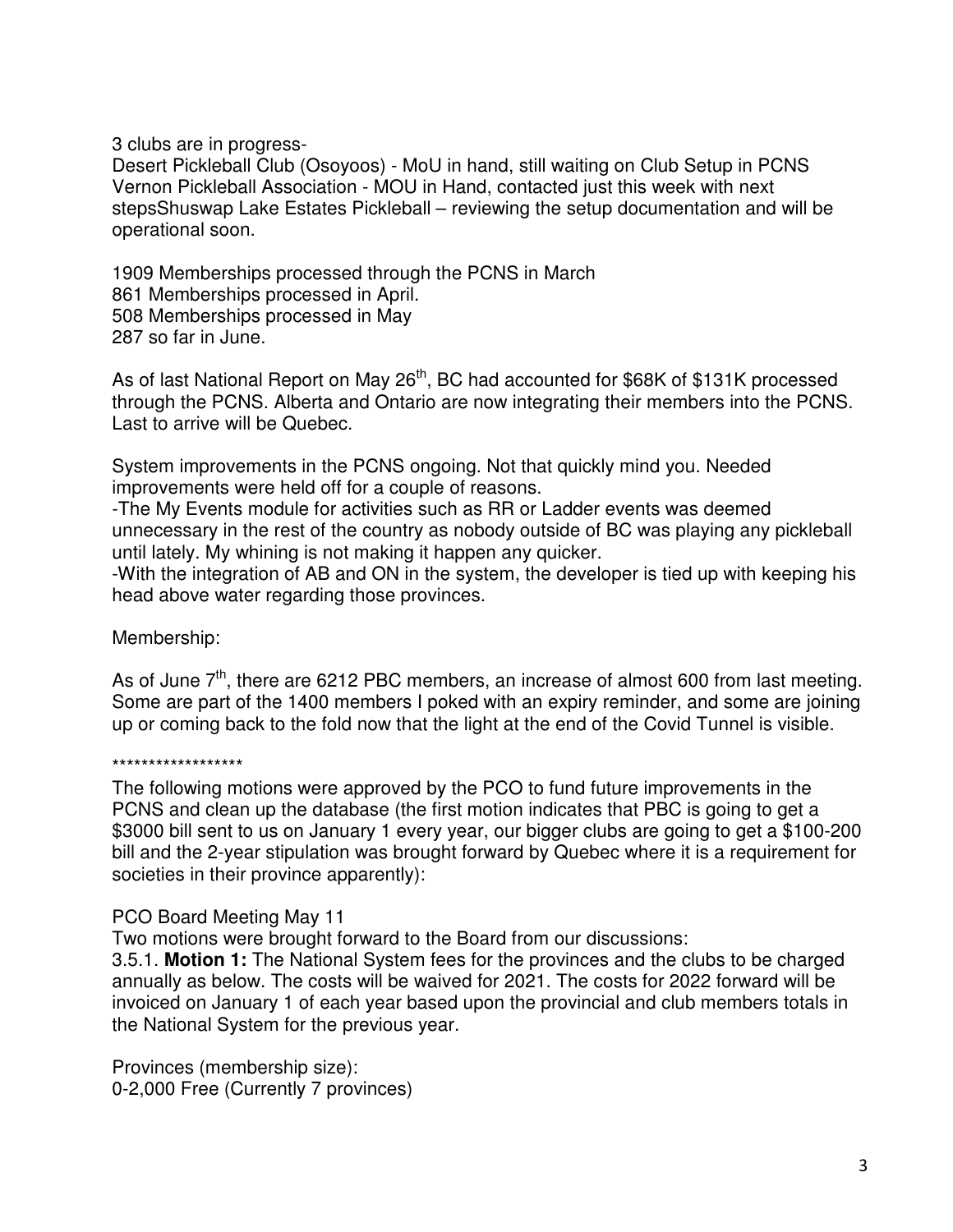2,000-4,000 \$1,500/year (Currently 2 provinces) 4,000+ \$3,000/year (Currently 3 provinces)

Clubs (membership size): 0-200 Free (approximately 80% clubs fall into this category) 201-500 \$100/year (approximately 10% clubs fall into this category) 500+ \$200/year (approximately 10% clubs fall into this category)

**Carried** Unanimously

3.5.2. **Motion2** That our National System provider delete from all databases any member who's PCO membership has been expired for more than two years.

#### **Carried** Unanimously

Rod mentioned that membership has 'gone nuts' since May with more revenue since then, than all the months before. There are still approximately 1000 people still not back.

Some concern was expressed over the added expenses and 1/5<sup>th</sup> of our revenue per member going to fund improvement for trackieand we may need to consider raising our fees. BC had no representation at the meeting where this motion was approved. Because BC has one of the largest memberships, we will pay the lion share.

Karen Watson asked if there was a better way to do this, but Rod did not know what the alternative would be as it takes money to improve the system but felt that we needed to have a voice on some of these committees as we are missing out.

Walter suggested that to volunteer on these committees required a lot of time and effort, so people were reluctant to volunteer.

# **7. COVID – Karen Watson**

**Provincial Sport Organization** – PBC policies have all been accepted byviaSport. Additional documentation that PBC is in good standing with the Provincial Society Act has been forwarded and some additional information on current membership numbers as well as break down into male /female sent. Hoping to hear back soon about our application

**COVID** – Step 2 released June  $14<sup>th</sup>$ , some clarification required on max numbers allowed indoors. COVID update will be published in Newsletter once information is obtained.

Clarification is needed for indoor play and competition as to the number of people allowed to attend as well as spectators.

Felt the announcement was very vague and there were a lot of blanks that needed to be filled. Need to wait for direction from viaSport.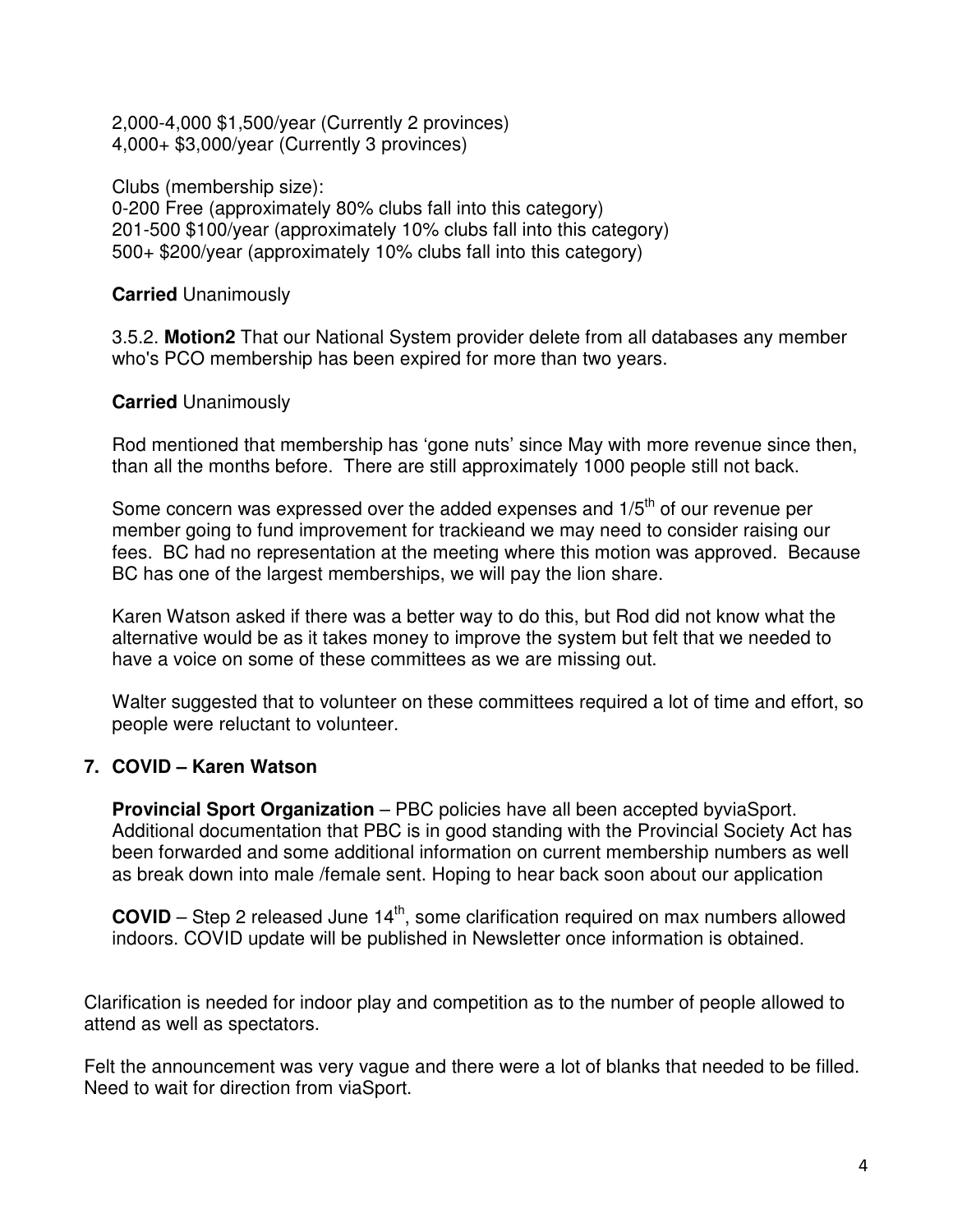# **8. Rankings – Barry Montgomery**

Earlier in the month I gave an update on new webpage on Ratings at PCO. Also,theupdated sanctioning section. A link has been provided on the PBC website.

Here is an additional item being discussed as clubs move to use PB software for League/Ladder and the ratings engine. There is a fair amount of information but not a lot of reaction. Perhaps still too early with play not fully ramping up again. A PCO questionnaire has been sent to all players in the Nationals. Returns are good from Alberta and Sask but BC not so much. Right now, BC has about 120 players registered for the Nationals and fairly distributed across the province.

The world of Pickleball performance-based ratings is ever evolving at a rapid pace. Over this past winter I have been involved in many discussions on the use of several ratings vs only one rating number. Now with players looking at having a "several" ratings with the UTPR'sPickleball Tournaments, and Pickleball Brackets the social media forums are in debate.

Below is a copy of a post on the Canadian Pickleball Forum by Jason Santerre (PB) in answer to a post asking the question "why do we need a MD rating?". As you know with Pickleball Ratings (Clique & Club) there was only one number. Many clubs that I have talked with only want one rating and I really think it makes sense. One decision that we should bring back to the table with our scored sessions is do we choose the option to have a doubles game recorded together (grouped) Jason has recently made that option available in the club dashboard. Both Surrey and Regina will be going in this direction.

It would be a lot easier for players to follow.

#### **Jason Santerre**

The only reason we have doubles and mixed doubles because that's a category USAP/IFP established. I personally don't agree with a mixed doubles. I believe when you step on the court you are the same rating when you play mixed or doubles.

If you use our club rating system you can choose to use mixed doubles and regular doubles or you can choose to bundle them together into one category. Just doubles.

We are already working on a screen where people can view ratings by country, sex, and other filters.

Team members are waited differently. In our system the weaker player is weighted at 65% and the stronger player is at 35%. That way when the game is calculated, and ratings increase or decrease points are distributed accordingly. If you use our club rating system you can adjust this percentage to whatever you feel is best for your club. In fact, clubs have the ability to adjust many of the calculations to better fit their club.

Karen Rust has put forward an Expression of Interest for the Nationals. Bids are now open.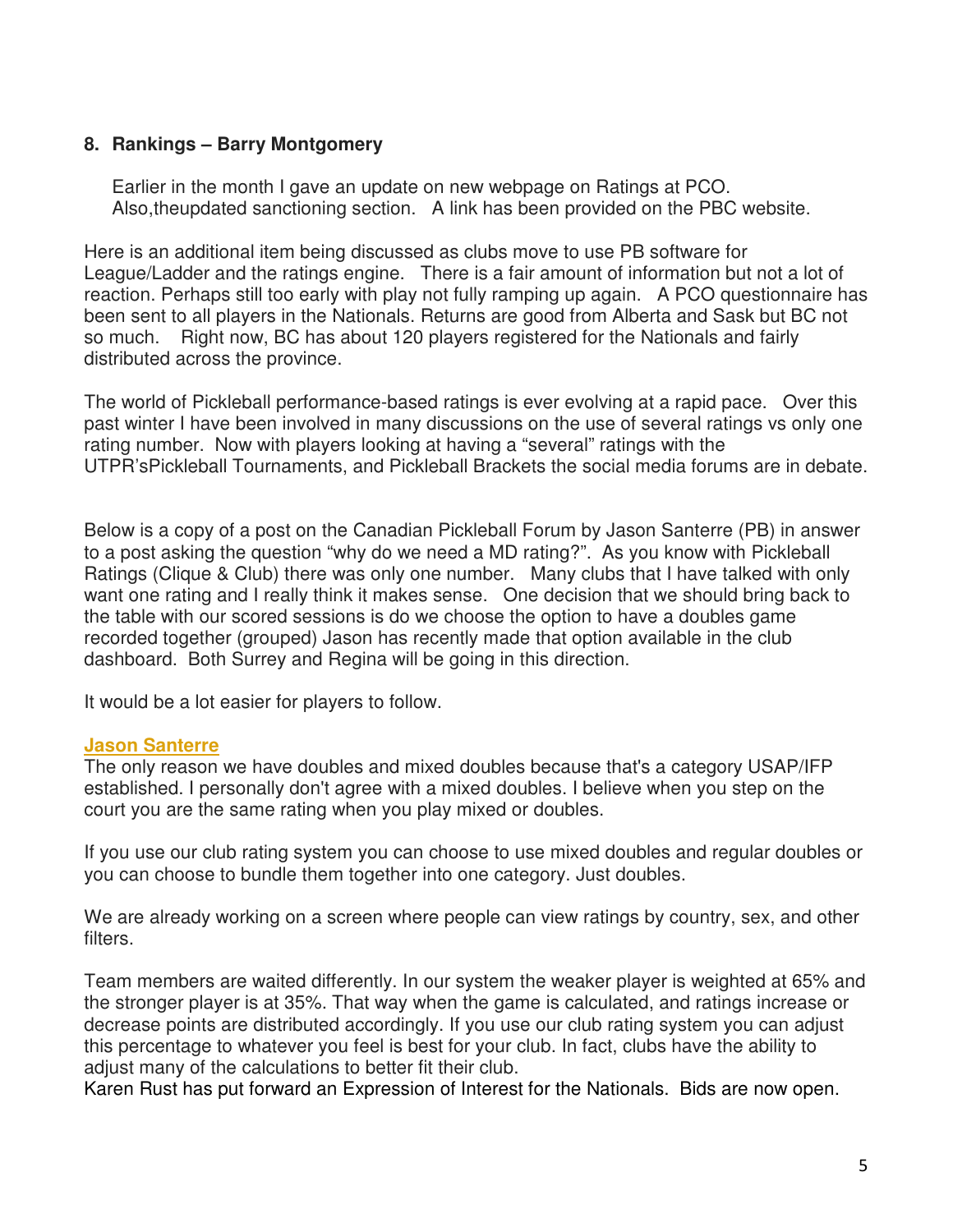Tournament sanctioning have updates and changes mostly due to CoVid restrictions. All are on the website and waiting to hear the latest from ViaSport. Once this occurs, the information will be going out in the Newsletter.

# **9. Youth Initiative – Heather Hood**

Since last PBC Board Meeting report:

- 1. Hosted and facilitated a Youth Initiatives Town Hall Meeting. See attached copy of my Summary Notes that were sent out to the participating members and clubs and PBC Youth Working Group.
- 2. The PCO's Youth Task Force (previously chaired by John Hyland and now under new leadership, Elaine Roy, PCO Quebec) have been thanked and disbanded. Elaine Roy will undertake further PCO leadership in Youth PB efforts of promoting, gathering and collecting resources for sharing - see PCO website for updates.

3. Walter proposal and discussion re: Grants – 3 thoughts on how the grants would work – 1 – to introduce the sport 1-2 hours may need to provide supplies and equipment 2 –paid instructors for workshop for higher training and 3 – grant money for more competitive youth players. Meeting at the PBC board level will be arranged to discuss this before the next Town Hall meeting.

Heather suggested that even though there is no longer a National committee on youth initiatives that she is sitting on, we can still work on it provincially

# **10. PBC and TBC Report - Ray Dear**

The committee continues to come to agreement on a number of issues which are framed by the originalposition paper presented by TBC.

Salient points of the paper present 3 preferred options to meet the needs of the Pickleball and Tennis Communities.

1. The first is to develop full dedicated Pickleball courts in groups or hubs without affecting any tenniscourts.

2. Second option is to convert limited and appropriate tennis courts for dedicated Pickleball use.

3. Lastly, use existing tennis courts and add pickleball lines to create dual purposed courts.We are currently working on option 3 which most poses the most issues and creates the most conflictwith dual user groups.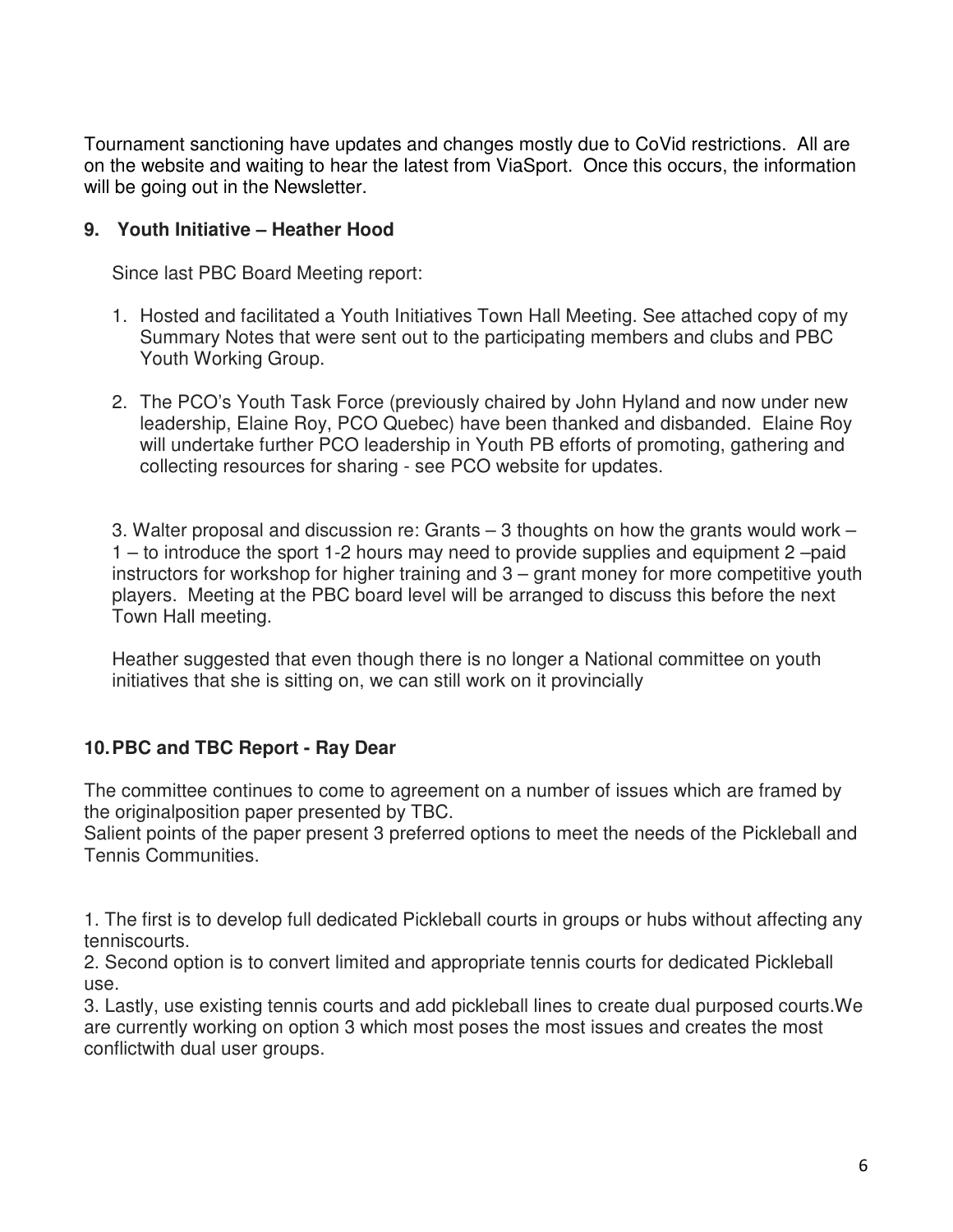Consensus has been reached regarding option 3 scenarios.

1. When there are blended lines on the tennis / pickleball court lines colours are recommended to beshades darker that the court colours to lessen visual distractions for tennis and pickleball players.

2. When adding pickleball courts to tennis courts it is recommended that courts be orientated in linewith tennis courts, which is usually a north south orientation.

3. It is recommended that the number of pickleball courts that are placed on tennis courts be guidedby sensitivity to residential locations, and the physical space for safe placement of pickleball courts. Themore PB courts in a sound sensitive area such as a residential neighbourhood the more vulnerable tosound and noise complaints there will be.

4. It is recommended that one pickleball court be lined and centred on one tennis court if there is lessthan 8 feet of any obstruction from the two PB base lines. When a single PB exists on a tennis court, it isrecommended that the tennis net not be adjusted by any means unless there is a proper mechanismavailable to lower and raise the tennis nets without damage.

5. Where the standard length of tennis courts of 120 feet or more exist it is recommended to have twopickleball courts lined on either side of the tennis net having a two to one ratio. With 120 feet it will allowa distance of 8 feet for the runoff area as recommended by the Pickleball Courts Construction andMaintenance Manual 2020 published by USA Pickleball.

6. It is recommended that a per capita ratio be used when planning the number of PB courts forcommunities. We are landing on the same ratio used for tennis court construction of 1 court per 2,000 to5,000 range.

The committee is currently developing recommendations for joint use systems for dual/blended linedcourts. These include designated days and times and of the week for respective PB and tennis play andreservation/booking systems. In conjunction specific systems, developing recommended language,protocols, and instruction for signage to provide clarity when sharing of courts exist.

In our research into this area, we have yet to find any documentation or concrete solutions in the area ofPB and Tennis dual use conflict. We believe this may be the first such endeavour and may provide atemplate for our Provincial communities and beyond. position paper presented by TBC.

Discussion included comments from Karen Watson who suggested that instead of tennis courts with pickleball lines drawn and no adjustment nets, there should perhaps be pickleball courts with tennis lines drawn. She felt that pickleball was a growing sport with more players and should be recognized as such.

It was felt that there was no easy solution but felt that progress was being made by working cooperatively with each other.

Ray asked for help concerning proper pickleball signage on courts with information on court play, conflict of times and shared courts, and what other pertinent information that should be contained on them.